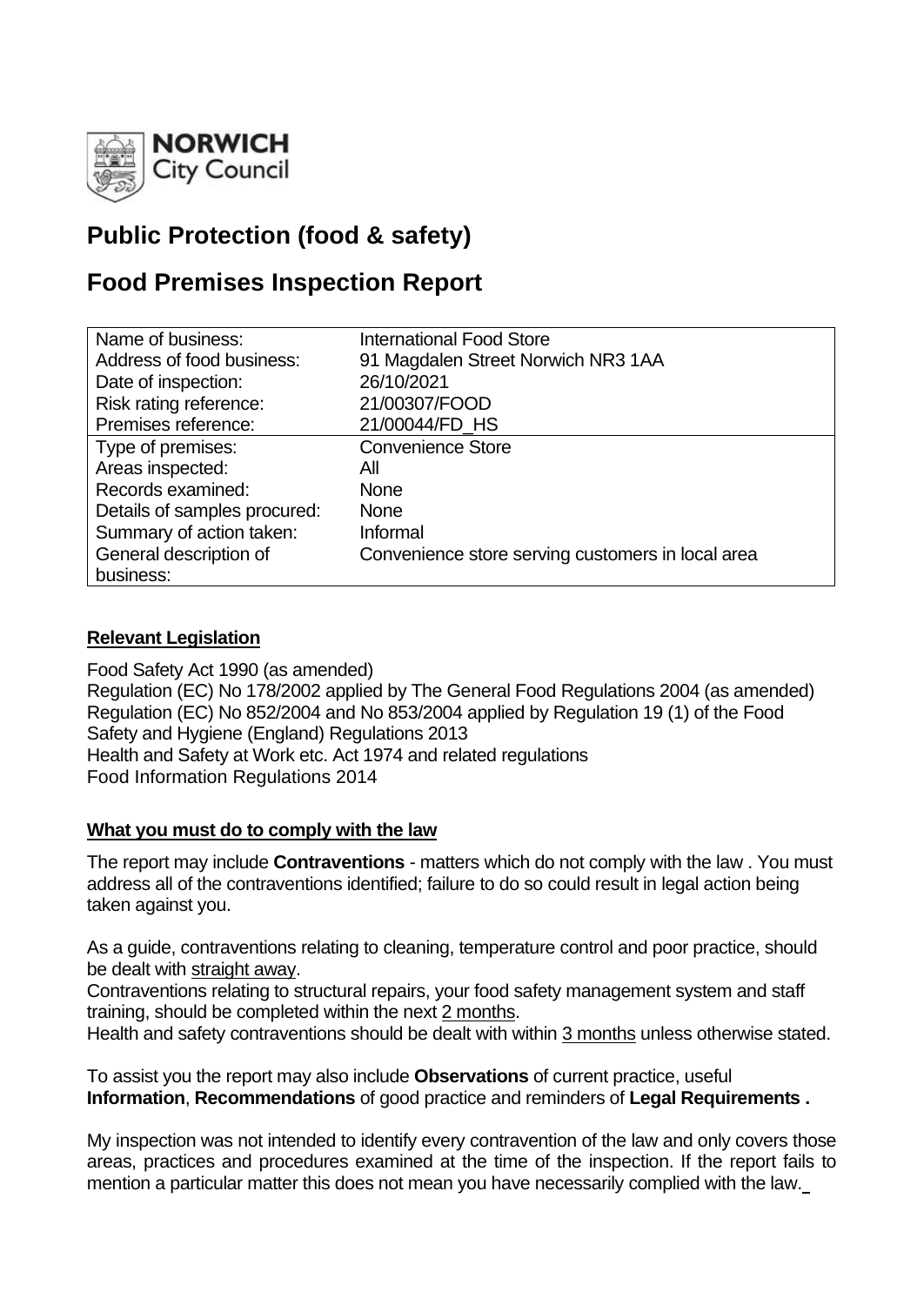# **FOOD SAFETY**

### **How we calculate your Food Hygiene Rating:**

The food safety section is divided into three areas which you are scored against for the hygiene rating:

- 1. Food hygiene and safety procedures
- 2. Structural requirements
- **3.** Confidence in management/control procedures

Your Food Hygiene Rating is 5 - a very good standard



## **1. Food Hygiene and Safety**

You have safe food handling practices and procedures and all the necessary control measures to prevent cross-contamination are in place. Some minor contraventions require your attention. **(Score 5)**

Hand-washing

**Contravention** The following indicated that hand-washing was not suitably managed:

• there was no hot water to the wash hand basin

Temperature Control

**Observation I** was pleased to see you were able to limit bacterial growth and/or survival by applying appropriate temperature controls at points critical to food safety and that you were monitoring temperatures.

**Recommendation** Use an infrared thermometer or independent fridge thermometer to verify the temperature of chilled food.

#### Poor Practices

**Contravention** The following matters represented poor practice and if allowed to continue may cause food to become contaminated or lead to its deterioration:

• Boxes of tomatoes were stored in the lobby to the WC

#### Unfit food

**Observation** I was pleased to see that stock is being date checked and unfit food is removed from sale.